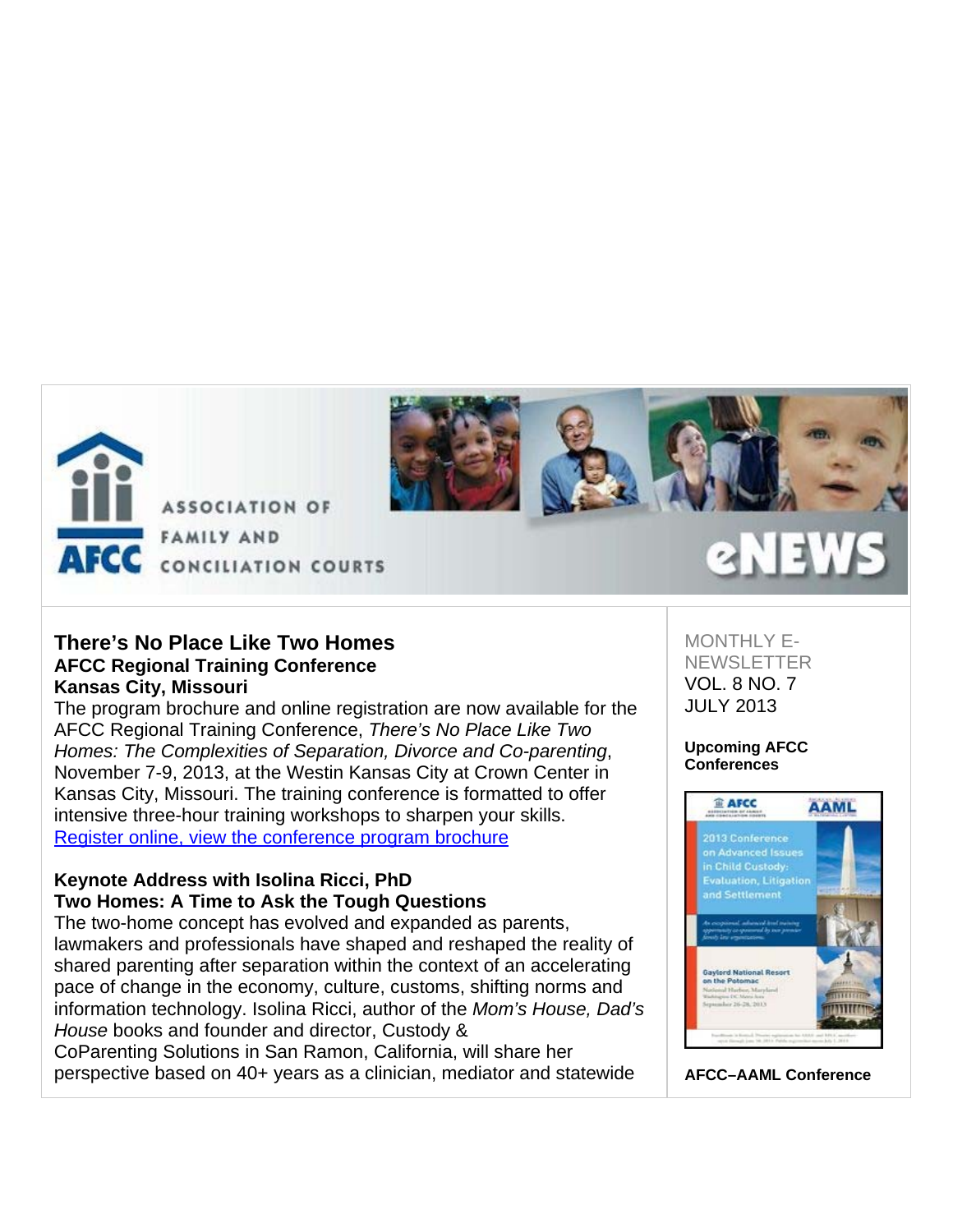coordinator of court services. Dr. Ricci will discuss the core challenges professionals, parents and children face today and offer a forecast for the future.

## **Scholarships to the Regional Training Conference**

Scholarships to assist with the cost of attendance will be awarded by the AFCC Scholarship Committee. Scholarships will cover the cost of registration, pre-conference institute, certificate of attendance, Saturday's luncheon and access to the AFCC hospitality suite. The application deadline is September 5, 2013. Apply for a scholarship

# **AFCC-AAML 2013 Conference**

## **Advanced Issues in Child Custody: Evaluation, Litigation and Settlement**

## **September 26-28, 2013**

Registration is now open to the public. Register early, enrollment is limited and the first AFCC-AAML Conference, held in 2011, sold out. Registration rates increase September 4. The conference will be held at the Gaylord National Resort on the Potomac, National Harbor, Maryland, in the Washington, DC Metro Area.

Register online, view the conference program brochure, exhibit space available

# **President's Message: Asking the Hard Questions**

*By Nancy Ver Steegh, JD, MSW, St. Paul, Minnesota* One of the things I like best about AFCC is the vibrant discussion that takes place at conferences, in think tanks, on task forces, and in the pages of the *Family Court Review*. We value and encourage the expression of different perspectives under our big multidisciplinary tent, in part because we know that the challenges facing families and children are too complex for any one of us to solve. Read more

# **President's Profile**

# **Meet the New President of AFCC, Nancy Ver Steegh**

When Nancy Ver Steegh discusses any aspect of her work, her strong commitment to helping poor or vulnerable people within the legal system is immediately apparent. For more than a decade Nancy worked for Legal Aid, she has also worked as a community organizer, and mediator. Now a law professor, she is an educator, mentor and

*Advanced Issues in Child Custody: Evaluation, Litigation and Settlement* September 26–28, 2013 Gaylord National Resort Washington, DC Metro Area More information



### **AFCC Regional Training Conference**

*There's No Place Like Two Homes: The Complexities of Separation, Divorce and Coparenting*  November 7–9, 2013 The Westin Crown Center Kansas City, Missouri More information

#### **AFCC 51st Annual Conference**

May 28-31, 2014 The Westin Harbour Castle Toronto, Ontario, Canada More information

## **AFCC 11th Symposium on**

**Child Custody Evaluations** November 6-8, 2014 Westin La Cantera Hill Country Resort San Antonio, Texas

**AFCC 52nd Annual Conference** May 27-30, 2015 Hilton New Orleans Riverside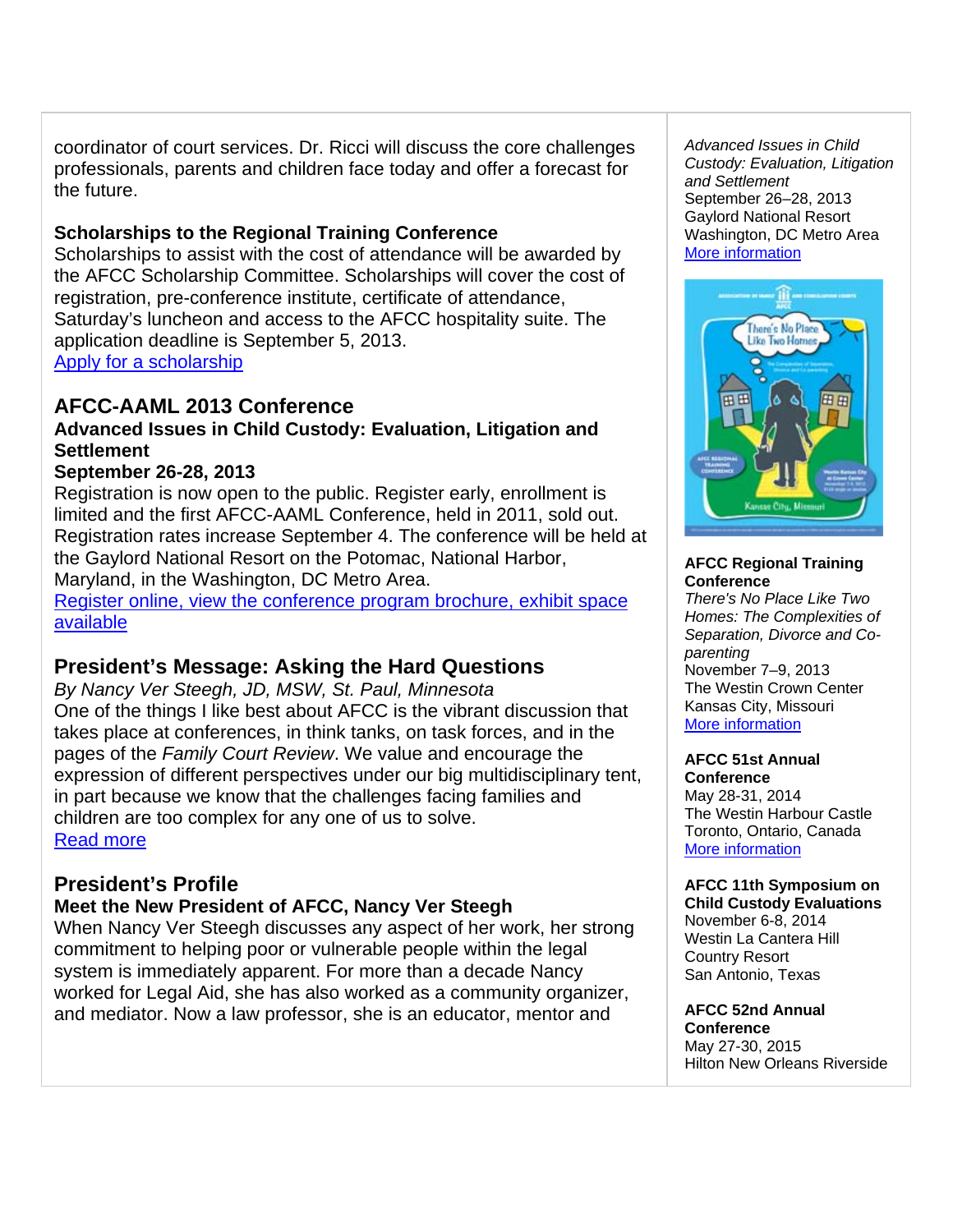policy maker, but her focus on the underserved continues. Read more

# **Ask the Experts**

## **Ten Tips for Engaging People in Conversation**

*Sue Bronson, MS, Milwaukee, Wisconsin, and Rebecca T. Magruder, MSW, JD, St. Charles, Missouri* 

Regardless of which professional hat we wear when working with clients, in order to help the families we serve we need to engage them and others, as well, in conversation. On the surface this may sound like a very simple concept, but we all struggle with the complexities of understanding what is really important to clients. The following ten tips are designed to help you provide opportunities to have the meaningful conversations where debate turns into dialogue.

Read more

## **AFCC 51st Annual Conference**

## **Navigating the Waters of Shared Parenting: Guidance from the Harbour**

## **May 28-31, 2014, at The Westin Harbour Castle Toronto, Ontario, Canada**

There is limited consensus about the term "shared parenting" after separation and divorce. It may refer to parenting time, quality, decision making or responsibilities; it has multiple labels, including joint or split custody, access, time sharing and parallel parenting. Many believe shared parenting to be a worthy goal; others caution against presumptions and unintended consequences. Save the date and join AFCC for this ongoing conversation about the pros, cons, challenges and opportunities that shared parenting presents for children, families, practitioners, researchers, policymakers and advocates. Look for the program online at the end of December; the print version will be available January 2014.

## **Submit a Workshop Proposal**

AFCC is accepting proposals for 90-minute workshops to be presented at the 51st Annual Conference. The deadline for submission is Thursday, October 3, 2013. See the Call for Proposals for a list of topic suggestions and submission guidelines. More information

## **Passports Needed for US Residents Travel to Canada**

Canadian law requires that all persons entering Canada carry both proof of citizenship and proof of identity. A valid US passport, passport card, or NEXUS card satisfies these requirements for US citizens. As of New Orleans, Louisiana

#### **AFCC Regional Training Conference**

November 5-7, 2015 Hyatt Regency Columbus Columbus, Ohio

#### **AFCC 53rd Annual Conference**

June 1-4, 2016 Sheraton Seattle Hotel Seattle, Washington

**AFCC Chapter Annual Conferences**

### **AFCC Texas Chapter Annual Conference**

*Feed Your Brain* September 19-20, 2013 Hurst Convention Center Hurst, TX More Information

#### **AFCC New York Chapter Conference**

NY Upstate Conference— Rochester, New York September 27, 2013 RIT INN Conference Center Henrietta, New York More Information

### **Ontario Chapter Annual Conference**

*Our Families' Faces*  October 18, 2013 Toronto Public Library Toronto, Ontario More information

### **California Chapter Annual Conference**

*Back to the Future: Serving California's Changing Families* February 7-9, 2014 InterContinental Mark Hopkins San Francisco, CA More information

**Massachusetts Chapter**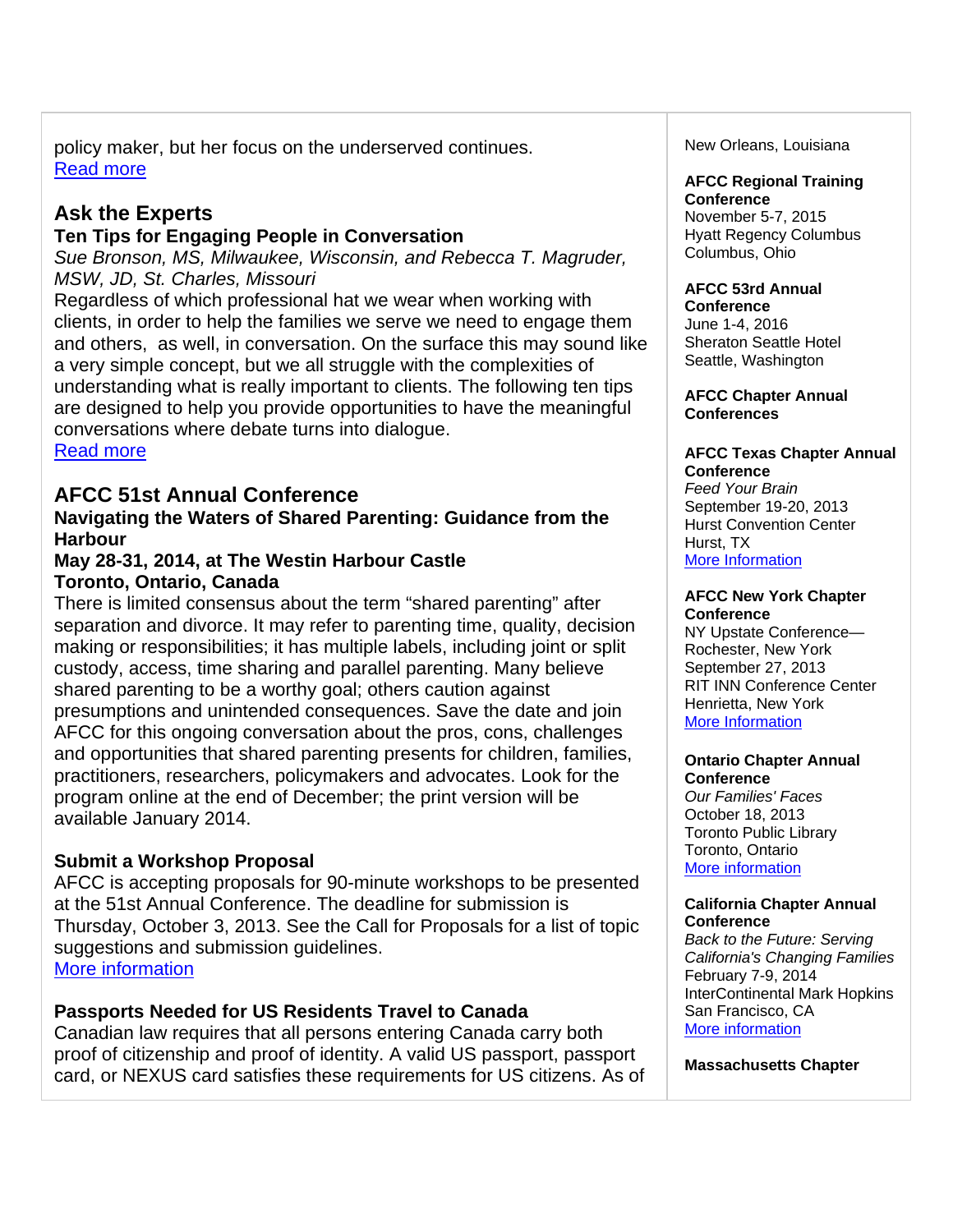Monday, July 15, routine passport applications are being processed in approximately 4-6 weeks from the time of application. Plan ahead, apply for or renew your passport ahead of time. More information

## **Member News**

**Chief Justice Paula Carey**, Boston, Massachusetts, who served as the Chief Justice of the Probate and Family Court, was appointed by the Massachusetts Supreme Judicial Court as the Chief Justice of the Trial Court, effective July 16, 2013.

**Christine Coates** and **Robert Backerman**, Boulder, Colorado, were awarded the annual Community Service Award by the Boulder Interdisciplinary Committee in recognition of their outstanding contributions and commitment to the children of the community. In cooperation with the Boulder District Court, they began and staffed a pro bono early neutral consultation program for self-represented parents to educate them about the needs of their children and help them resolve parenting disputes early in their divorce/separation process.

**Judge Sandy Karlan**, President of the Florida Chapter, Miami, Florida, was honored by Florida's Children First for her service as Chair of Commission on the Legal Needs of Children. The committee produced a report after a three year study of other jurisdictions and legal representation programs. One recommendation in the report, that has been successfully implemented, was for the Florida Bar to appoint a standing committee on the legal needs of children.

**Retired Superior Court Judge Leonard Edwards**, Los Altos Hills, California, has written a book, *The Role of the Juvenile Court Judge: Practice and Ethics*. The book is divided into three sections: Running the Juvenile Court, Ex Parte Communications, and Working off the Bench. It explains the unique role of the juvenile court judge in the context of ethics using hypothetical scenarios to offer advice and solutions.

**Barbara Jo Fidler**, **Nicholas Bala**, and **Howard Hurwitz**, Toronto, Ontario, Canada, have created a best practice guide, *Emotional Harm and Parent-Child Contact Problems in High Conflict Separations* for the High Conflict Forum (Toronto) in conjunction with Jewish Family & Child. The Guide addresses different types and intensities of parentchild contact problems when parents are separating or divorcing, including situations of parental alienation and domestic violence. It

### **Annual Conference**

March 28, 2014 Regis College Weston, Massachusetts More information

**Join AFCC** Are you a member? Join or Renew

AFCC offers member benefits that promote excellence in practice. View member benefits

### **AFCC Chapters**

Network and share your interdisciplinary view of family court matters on a local level. There are currently chapters in the following states and provinces:

**Australia Alberta Arizona California Colorado Connecticut Florida Illinois Indiana Louisiana Massachusetts Minnesota Missouri New Jersey New York Ontario Texas Washington Wisconsin**  Add an AFCC Chapter to your membership

### **Ask the Experts**

Is there a topic you would like to see covered by an AFCC Ask the Experts piece? Email your suggestion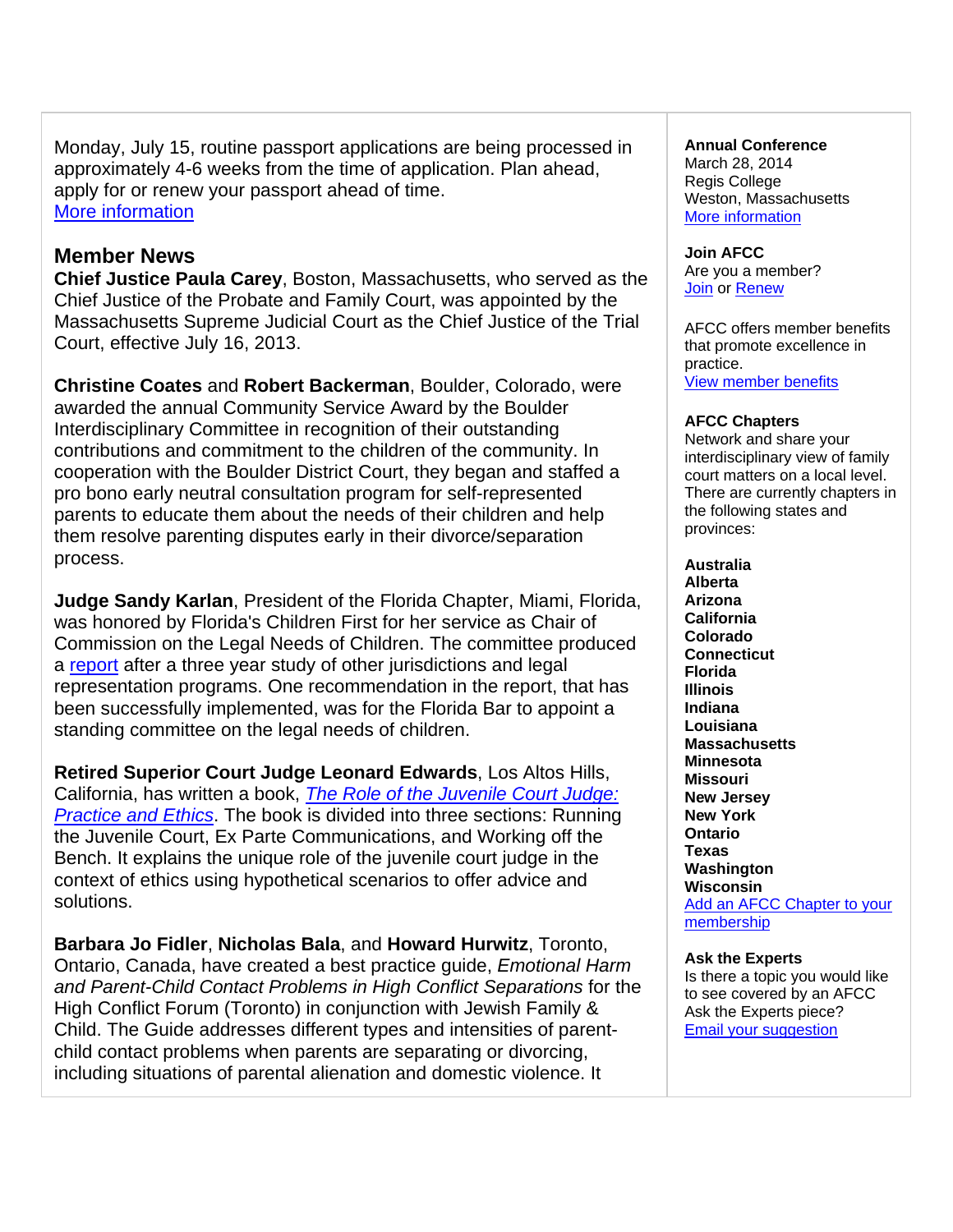provides practical advice from an interdisciplinary perspective for child welfare workers, lawyers, judges and other professionals.

# **RSI Incorporates as Free-Standing Nonprofit**

Resolution Systems Institute (RSI) has announced that as of July 1, it is an independent, nonprofit organization. Eighteen years ago RSI started in Chicago as an affiliate of the Center for Conflict Resolution (CCR) with little more than the idea of gathering and disseminating information about court ADR in Illinois. Today RSI is the leading provider of court ADR services, programs and research in the nation. RSI will continue to pursue its mission of strengthening justice by enhancing court alternative dispute resolution systems.

More information

# **Meet the New AFCC Board Members**

AFCC is pleased to welcome Lesley Goldsmith, Jacqueline Hagerott, and Robert A. Simon to the AFCC Board of Directors for terms that began July 1, 2013. Read more

## **Conferences of Interest ACR Annual Conference**

Association for Conflict Resolution will hold its annual conference, *Making Peace Happen: New Normals*, October 9-11, 2013, in Minneapolis, Minnesota. The program features keynote speaker Grande Lum, Director of the US Department of Justice Community Relations Program. Network and collaborate with professionals in multiple disciplines in both public and private sectors. A special two-day retreat for the Family and Elder Sections of ACR takes place following the conference.

More information

## **AAAA/AAARTA Annual Mid-Year Conference**

The American Academy of Adoption Attorneys and the American Academy of Assisted Reproductive Technology Attorneys will host their Mid-Year Conference in historic Charleston, South Carolina, November 10-12, 2013. The conference, *The World of Assisted Reproductive Technology—A Global Approach to Family Formation in the United States and Abroad*, will feature introductory and advanced sessions on topics such as egg banking and legal consideration, LGBT family formation, international ART issues, ethical considerations in ART, and more.

More information

### **About AFCC eNEWS**

Readers are welcome to forward this e-newsletter to interested colleagues. All opinions expressed are those of the author and do not necessarily reflect those of AFCC.

**Editor:**  Erin Sommerfeld editor@afccnet.org



**Unsubscribe**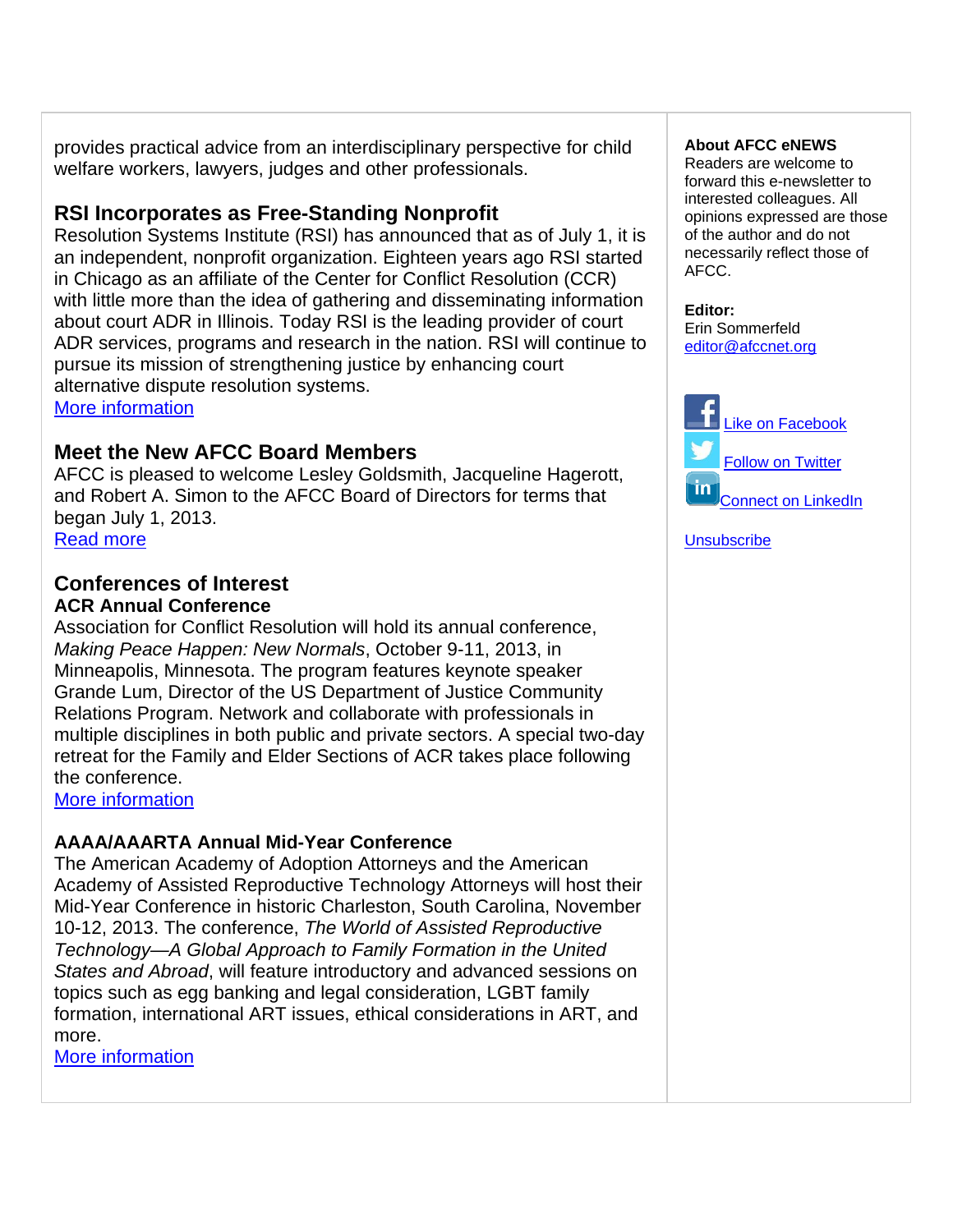# **Sesame Street Resources on AFCC Website**

Visit the Sesame Street page on the AFCC website—you can't miss Abby Cadabby on the homepage—the page contains links to resources including a free mobile app, videos, a caregiver guide, tips for families, a children's storybook, and interactive activities. The *Little Children, Big Challenges: Divorce* initiative features Muppet Abby Cadabby and provides tools and language to help young children (ages 2-8) cope with and understand divorce at an age-appropriate level. AFCC members can order free kits to share with their clients. Sorry, at this time the kits are only available to members in the US. Read more

# **Family Law in the News**

**The Rise of Single Fathers—A Nine-Fold Increase Since 1960**

*By Gretchen Livingston, courtesy of Pew Research* A record 8% of households with minor children in the United States are headed by a single father, up from just over 1% in 1960, according to a Pew Research Center analysis of Decennial Census and American Community Survey data.

Read more

## **Study Shows Early Divorce Affects Parent-Child Relationship**

*By Katherine Kirk, courtesy of IAALS Online*

A recent study shows that divorce in early childhood has an impact on the relationship that children have with their parents at a young age and continuing after adolescence. The study analyzed two surveys, which revealed that children of divorce were more likely than others to view their relationships with their parents as "unreliable" and showed that "people whose parents had divorced by their 5th birthdays were also more likely than others to see their later relationships with their parents as insecure...."

Read more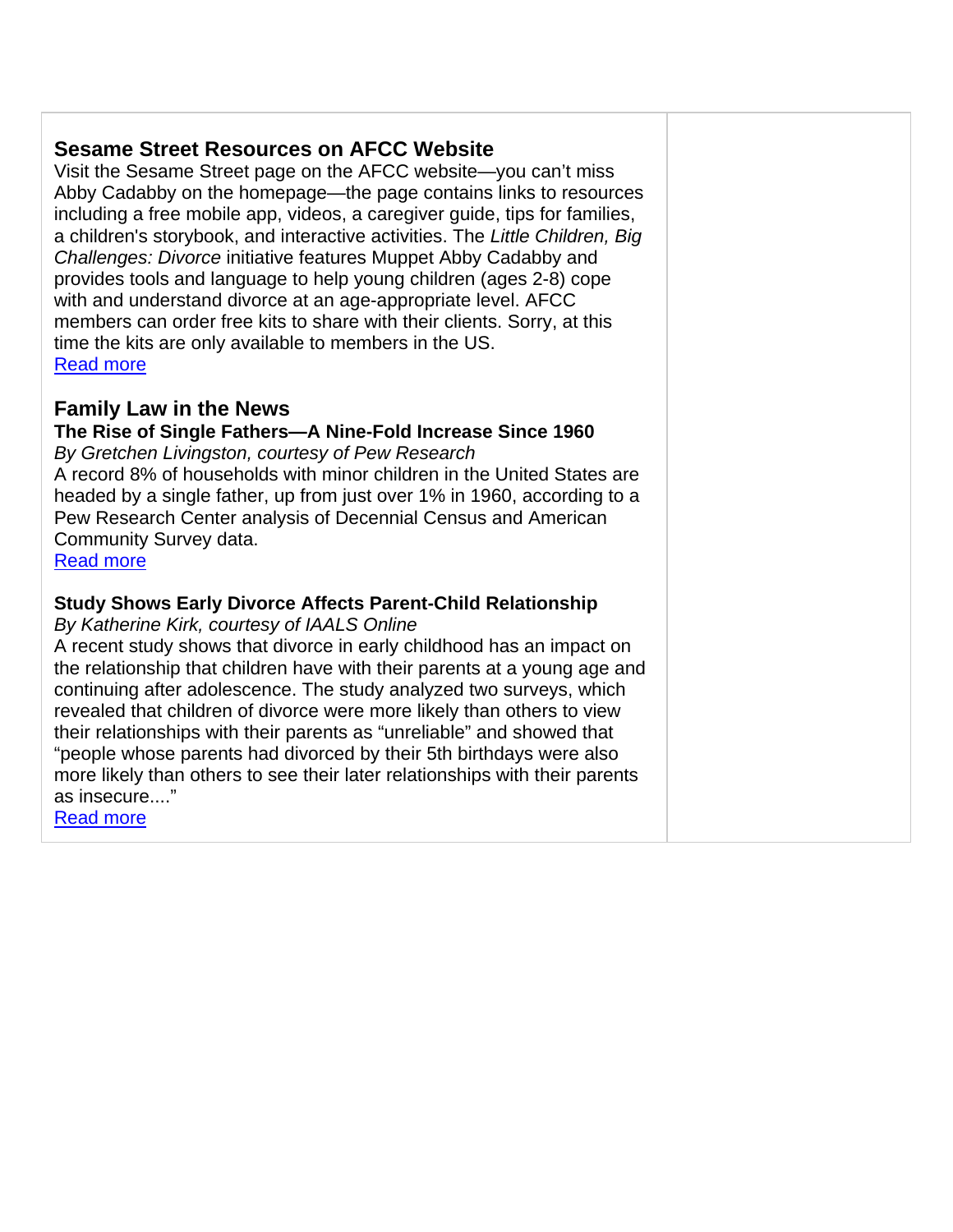

### **Meet the New AFCC Board Members**

AFCC is pleased to welcome Lesley Goldsmith, Jacqueline Hagerott, and Robert A. Simon to the AFCC Board of Directors for terms that began July 1, 2013.

**Lesley Goldsmith, JD** has worked as an Assistant Judicial Case Manager at Norfolk Probate and Family Court in Canton, Massachusetts, since 1998. Ms. Goldsmith served as a law clerk to the Probate and Family Court Justices 1997-1998 after graduating from New England Law/Boston in 1997. Prior to law school, Ms. Goldsmith worked as a residential social worker in Ohio and her native country, England. Her work with families began in England in 1978. Ms. Goldsmith is a Past President of the Massachusetts Chapter of AFCC and currently serves as Secretary and Co-chair of the Conference Committee.

**Jacqueline Hagerott, JD, LLM** is the manager of the Dispute Resolution Section in the Supreme Court of Ohio, where she serves as the mediator for the Supreme Court litigants; consults with and advises judges, court personnel, and government officials regarding dispute resolution process design, program planning, implementation and evaluation; and drafts rules and legislation related to dispute resolution. Her experience includes the practice of law, an associate deanship, curriculum design, and dispute resolution. Her academic degrees include an AAS in business management, a BS in accounting, a JD, and LLM in business with a concentration in dispute resolution. She is licensed to practice in the State of Ohio, the US District Court for the Southern District of Ohio, and the Supreme Court of the US. She is the author of *Foreclosure Mediation: Responding to the Current Crisis,* 40 CAP. U. L. REV. 908-32 (2012). She is a national speaker and trainer on the topics of dispute resolution systems design, foreclosure mediation, preparing clients for mediation, creating local court autonomy while balancing statewide interests, working the pro se litigants, and what stakeholders want and need—courts and neutrals. She served as the Chair of the Ohio State Bar Association Dispute Resolution Committee from 2007–2012 and has been an adjunct faculty member at Franklin University since 2006.

**Robert A. Simon, PhD** is a forensic psychology consultant in the domain of child custody and family law. Based in San Diego County, California, Dr. Simon consults on cases throughout the United States. He is the co-author of the book *Forensic Psychology Consultation in Child Custody Litigation: A Handbook for Work Product Review, Case Preparation and Expert Testimony, published by the Section of the Family* Law of the American Bar Association. Dr. Simon is also a psychological ethicist and serves as a senior member of the ethics committee of the California Psychological Association and provides ethics consultation in his practice. Dr. Simon is a member of the editorial boards for the *Family Court Review* and the *Open Access Journal of Forensic Psychology.* 

[Read more about the AFCC Board of Directors.](http://www.afccnet.org/About/BoardofDirectors)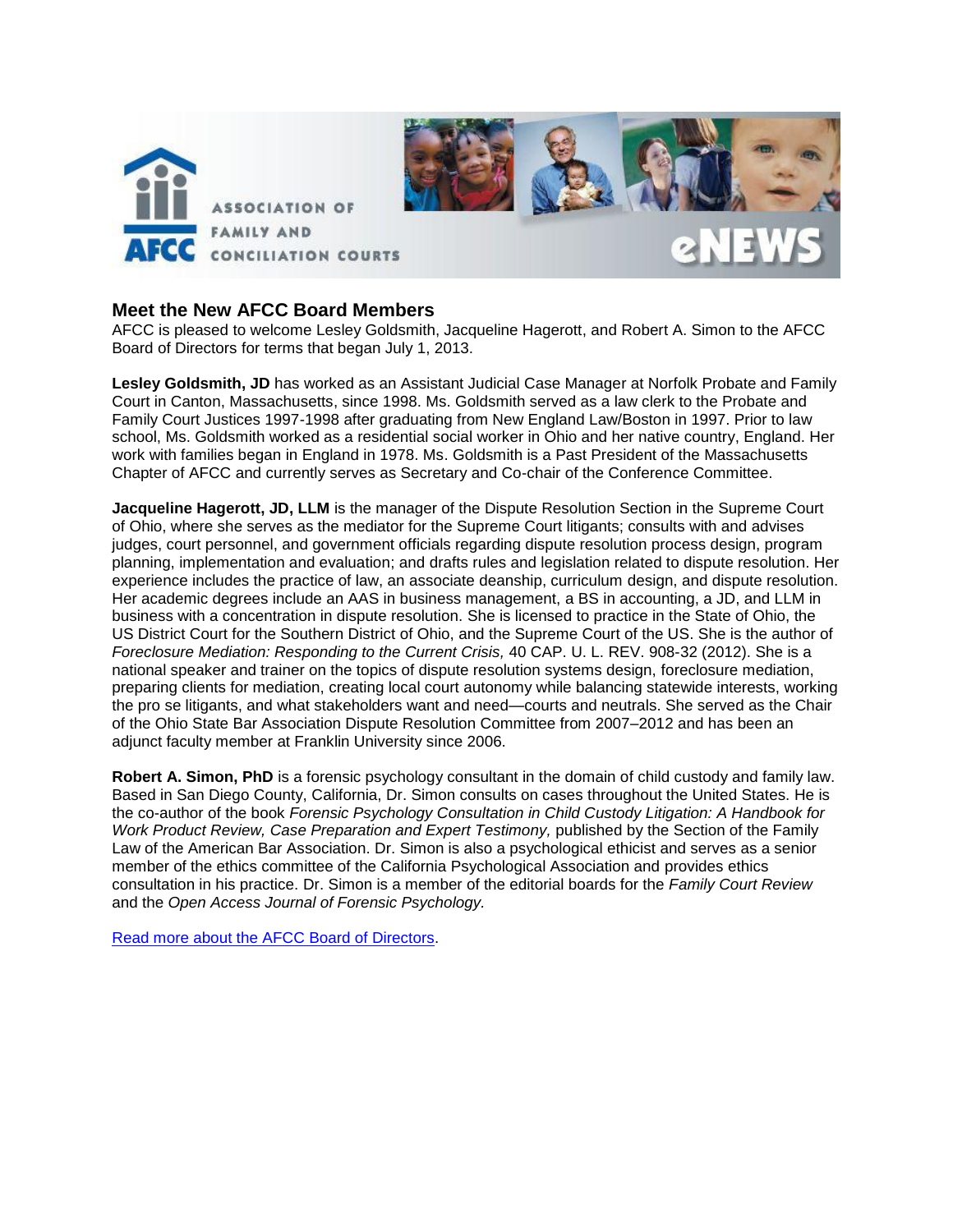

VOL. 8 NO. 7 JULY 2013

# **Ask the Experts Ten Tips for Engaging People in Conversation**

*Sue Bronson, MS, Milwaukee, Wisconsin, and Rebecca T. Magruder, MSW, JD, St. Charles, Missouri*

Regardless of which professional hat we wear when working with clients, in order to help the families we serve we need to engage them and others, as well, in conversation. On the surface this may sound like a very simple concept, but we all struggle with the complexities of understanding what is really important to clients. The following ten tips are designed to help you provide opportunities to have the meaningful conversations where debate turns into dialogue.

**1. Be fully present.** The external distractions in our environments as well as the thoughts rattling around in our heads interfere with our ability to listen carefully and form a connection with another person. It's extraordinarily challenging to be fully present in a conversation when a small electronic device is buzzing or blinking in your pocket or on the table. Giving your full attention to the speaker is a gift that tacitly invites the speaker to stay engaged in the conversation. Your full attention suggests that you are truly interested in hearing more.

**2. Stay in the moment.** So often, our minds race ahead of the speaker's words and before we know it, we are three steps ahead of where *we think* the speaker is going, which makes it much more difficult to connect. You may begin to think of strategies for solving the problem, or likely outcomes. Even if you are correct in your assessment of where the speaker is going, the speaker may lose interest in telling you much more because you have usurped his or her ideas and the speaker no longer has ownership. A few slow deep breaths help to slow the mind. Staying in the moment allows you to pick up on the nuances of *the speaker's* thoughts and emotions, which will yield much more information about what is really important.

**3. Talk less, listen more.** Let the speaker be most important. Be respectfully curious, yet purposeful in the questions you ask and the statements you make. Hear the speakers' feelings and values as well as their thoughts. Have compassion for their journey, which is unique to them. Most ideas you think you want to share with the speaker can wait until later in the conversation, or you may find out that they need not be addressed at all. When we hold back and listen more, we can avoid the occupational hazard of falling in love with our own seemingly wonderful ideas, and, instead, be dazzled by the brilliance of the speaker's ideas.

**4. Listen without judgment or defensiveness.** Being in a judgmental frame of mind, which happens to all of us from time to time, prevents us from hearing what is truly important to the speaker. When you notice your judgments or defenses come up, seek a deeper understanding of the speaker's experience by asking questions motivated by *genuine curiosity*. Ask open-ended questions about the speaker's perception of the situation. Ask how the situation has affected the speaker on a personal level. Ask about the speaker's thoughts for rectifying the situation if the situation is still ongoing and still causing problems. In converting your judgmental thinking to genuine curiosity, you may quickly find that your judgments and defensiveness vanish into thin air because you can now see the speaker in a totally different light. Even if your judgments are confirmed, you will understand the speaker at a deeper level.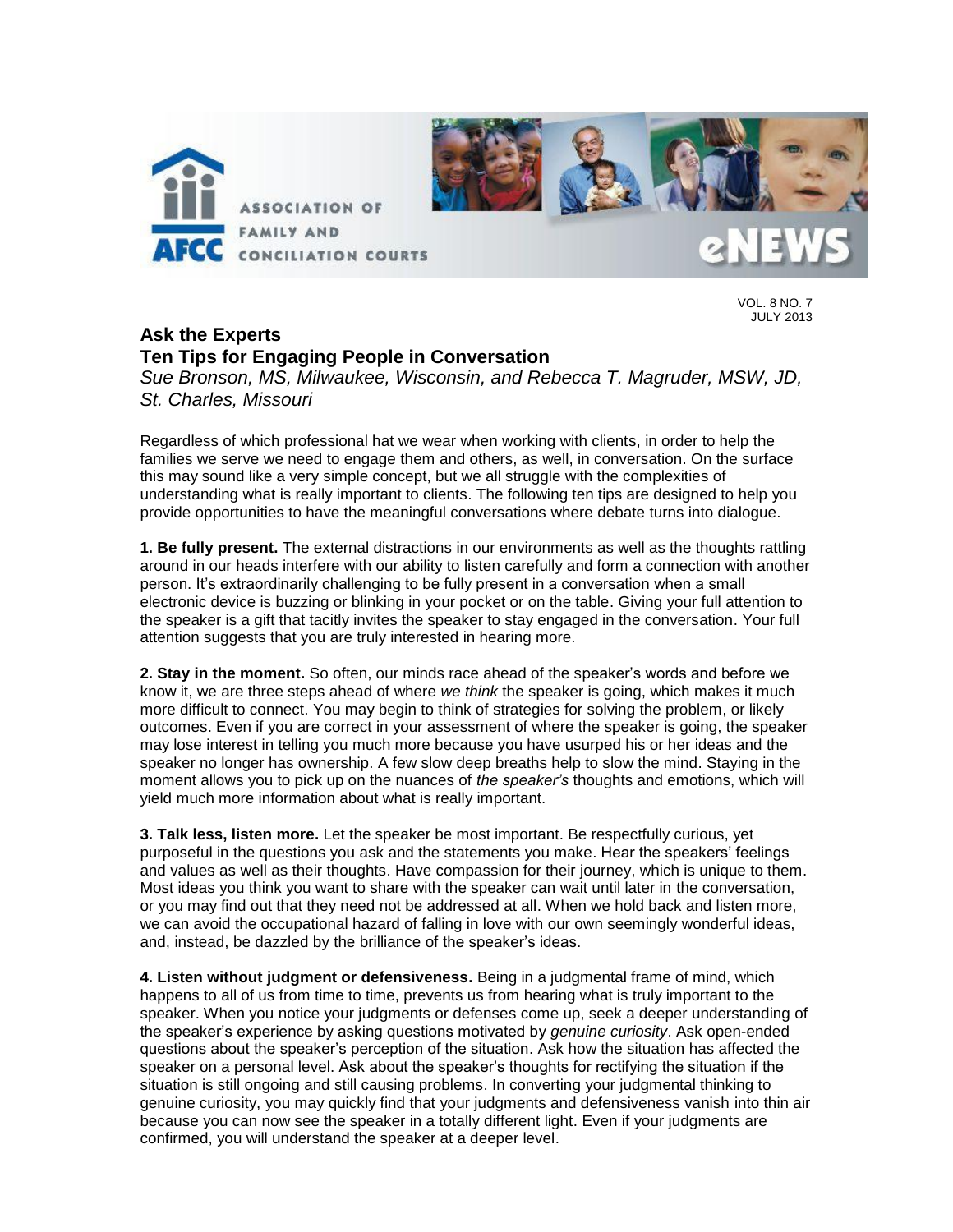**5. Be a witness to the conversation**. Be mindful of the whole communication, the verbal messages, as well as the non-verbal messages, of the speaker and the reactions of everyone in the room. Reflect what you have heard and seen as well as what you have not heard. Be clear about your actual observations versus when you are "filling in the blank." Ask the speaker to let you know if you correctly stated what was going on.

**6. Engage with people's emotions.** There is valuable information in the expression of emotions, so don't discount the emotions as mere venting. Acknowledge the emotions and validate why the speaker's emotions would make sense from his or her perception of the situation. Normalizing emotions allows the speaker to be more open to discussing his or her values, real concerns, and the meaning of what he or she has experienced. Understanding the emotions will help you to understand what is important in the big picture, as well as in the specific situation.

**7. Ask more questions, make fewer statements.** Ask lots of open-ended questions. Ask about what is important to the speaker. Ask questions about their life experiences. Ask about thinking, values, beliefs, and emotions. Ask questions that help you understand what motivates the speaker. Be brave in asking about the elephant in the room, the dynamics driving the conflict, and the unspeakable. Gently shine a light on the situation. The client's job is to decide what to do. Your job is to keep shining the light and supporting people in difficult and painful conversations.

**8. Empower people.** Encouraging people to act on their own behalf helps them to feel in control of their own lives, which in turn allows them to make decisions in their best interests. We empower people by listening closely, reflecting their words and emotions, summarizing the big picture, and checking in to see what the next step should be. Reflection helps the speaker to hear him or herself in a new way and allows for self-correction as necessary. Summarizing clears the fog, reveals the big picture, and makes clear what is really important. Checking in gives control to the speaker in determining the next step. As a result, people become calmer, clearer, focused, confident, articulate, decisive, and more accepting of the other person's perspective.

**9. Be inclusive of different perspectives.** There are many right ways to do things. Encourage clients to think more broadly. Speak to the clients' strengths and encourage them to think outside of the box. Encourage the notion of "Yes, and…" instead of "yes, but." "Yes, I see your perspective, and at the same time, I see the situation a little differently." Encourage appreciation in the richness of their differences and ask how their differences can be merged to create an outcome that is greater than the sum of its parts.

**10. Take responsibility for your own behaviors.** Realize that you are as human as your clients and that you will make mistakes from time to time. Apologize when you have wronged others and change the hurtful behavior. Ask clients what you can do to put things right. Ask if they would prefer to work with a different professional. Assess with another professional in a consultation what triggered your behaviors and what steps you might take to have a different outcome the next time your buttons are pushed in a negative way. The important thing is to learn the lessons that the mistake has to teach.

Sue Bronson and Rebecca Magruder will present a full-day pre-conference institute, *Engaging People in Conversation: Getting Out of the Fight and into Meaningful Dialogue* as part of the AFCC Regional Training Conference, *There's No Place Like Two Homes: The Complexities of Separation, Divorce and Co-parenting*, November 7-9, 2013, at the Westin Crown Center in Kansas City, Missouri.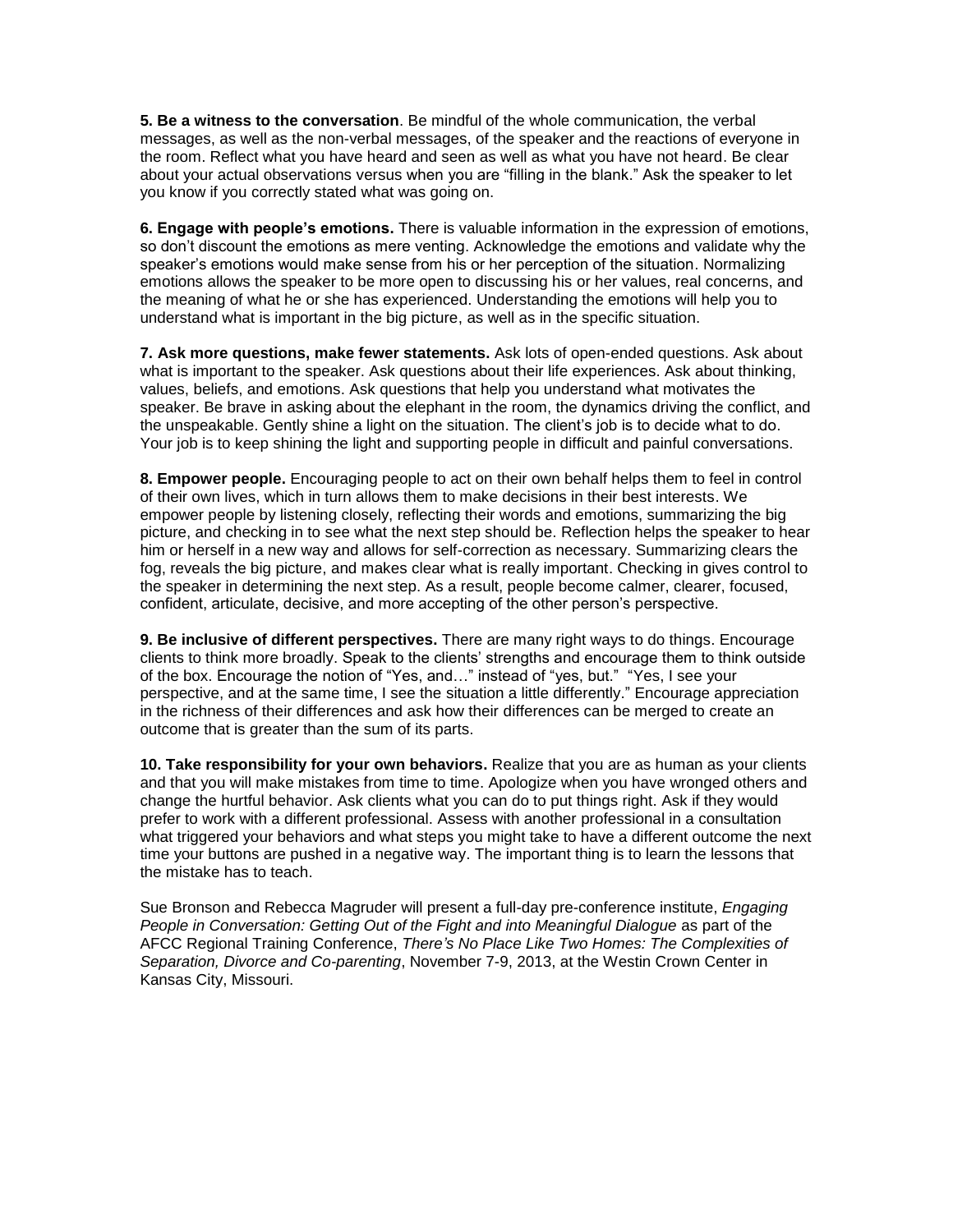

## **President's Profile**

## *Meet the new President of AFCC, Nancy Ver Steegh, JD, MSW*

When Nancy Ver Steegh discusses any aspect of her work, her strong commitment to helping poor or vulnerable people within the legal system is immediately apparent. For more than a decade Nancy worked for legal aid programs; she has also worked as a community organizer, and mediator. Now a law professor, she is an educator, mentor and policy maker, but her focus on the underserved continues.

Nancy holds an MSW and JD from Washington University in St. Louis. After completing her education, Nancy spent the next ten years working for legal services offices in St. Louis, Missouri; East St. Louis, Illinois; and Minneapolis. While many of her cases dealt with family law and child protection, others involved civil rights, housing, and public benefits.

As a legal aid attorney Nancy began to work on domestic violence issues, which she often encountered with her family law and child protection clients. She ultimately brought a class action lawsuit against two police departments and a prosecutor for failure to respond to calls, make arrests, and prosecute domestic violence crimes. The lawsuit was settled when the defendants agreed to change their policies and practices and participate in ongoing training.

Nancy did not travel a traditional road to academia. She met her husband, Jack, while they were both working for legal services. When their three sons, now ages 28, 26 and 21, were young, Nancy worked part time teaching, training and educating police and prosecutors about domestic violence. She was a community organizer advocating for affordable housing, a mediator, and then an adjunct professor at William Mitchell. She eventually joined the fulltime faculty, served as associate dean, and was recently named the Justice Helen M. Meyer Distinguished Chair in Child Protection.

Nancy teaches a wide range of courses including family law, domestic violence law and policy, a seminar on civil child protection, family mediation and alternative dispute resolution. She offers interested students encouragement in the field of family law, and noted that good mentors were valuable to her when she was a new lawyer. "I was blessed with good mentors who offered practical wisdom about roles, boundaries and practice." Nancy enjoys working with family court professionals throughout Minnesota. "The teaching and mentoring part of my job is my favorite," she said, "William Mitchell has a diverse student body, we call it the 'Mitchell mix,' with students of all ages and from all walks of life, undergrads to professionals returning to school."

Nancy values the importance of professional dialogue within the field. "Better ideas come when we're working together," Nancy said, reflecting on the progress made with domestic violence policy and general awareness. "So much excellent work has been done, much of it by AFCC members: the research with respect to the impact of domestic violence on children, custody and parenting; the Wingspread Conference; and the current Domestic Violence and Child Custody National Work Group collaboration with the Battered Women's Justice Project, NCJFCJ, and Praxis…all of these benefit families."

As the co-reporter and co-author of the *[Report from the Wingspread Conference on Domestic Violence](http://www.afccnet.org/Portals/0/PublicDocuments/CEFCP/ReportWingspreadConferenceDomesticViolenceFamilyCourts.pdf)  [and Family Courts](http://www.afccnet.org/Portals/0/PublicDocuments/CEFCP/ReportWingspreadConferenceDomesticViolenceFamilyCourts.pdf)*, with Clare Dalton, Nancy has been instrumental in working with the family law and domestic violence communities. Nancy explained, "The field has changed a great deal in regard to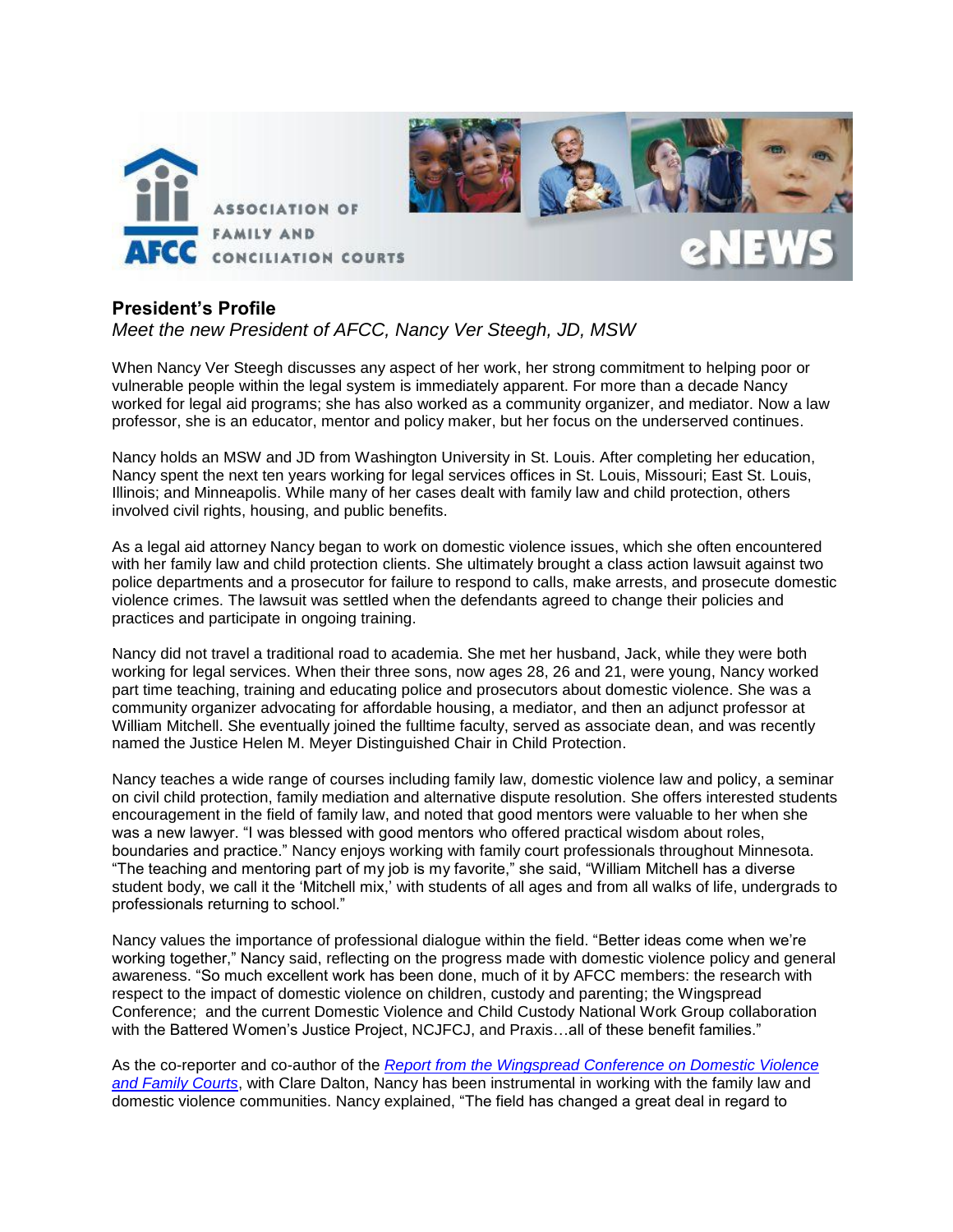domestic violence. Although there is so much more to be done, it's gratifying to me to at least see more awareness. Not all that long ago, in the 60s and 70s, the debate about domestic violence centered on whether or not it existed."

When you read Nancy's President's Message this month, you will understand how much she values the opportunities for dialogue available through AFCC. She said, of AFCC conferences in particular, "It's a chance to explore and debate hard questions and issues. It's a very special thing to have a group of people with such a strong commitment to children and families gather to really talk about tough subjects. That strong commitment creates an energy that drives discussions and inspires constructive conversations; it's always refreshing to talk with people with different perspectives in a constructive way."

Nancy identifies one of the greatest issues currently facing the field as the need to ensure equitable access to the legal system and she cautioned against, "…the creation of a two-tiered legal system, where those who can afford to pay more have access to different resources than those who cannot." Expressing concern about the origin of this problem, she said, "Severe cutbacks to court systems at every level in the past few years have exacerbated existing differences. A concern I have is that the most vulnerable people, those who need the most assistance, will suffer the most." When asked what can be done, Nancy said, "AFCC members are in an excellent position to talk to people about this. As a multi-disciplinary association with its roots in the court system, AFCC members can bring attention to the problems they see."

Nancy believes that one of the important discussions now taking place concerns the role and purpose of the family court system. "What is needed in terms of programs and resources? Should the complex needs of families be addressed by the court system or by private entities? If services are provided by the courts, how will the system function? There is not necessarily one right answer. This is a long term issue," said Nancy.

Nancy's plate is full with AFCC commitments. In addition to serving as President of the Board of Directors, she is on the editorial board of *Family Court Review*; she and Gabrielle Davis recently edited an updated edition of *Essays from the Family Court Review*: *Domestic Violence;* she represents AFCC on the Uniform Laws Commission Join Editorial Board; and, she serves as reporter for the Domestic Violence and Child Custody Evaluations Task Force. In addition to these AFCC duties (and of course, a fulltime teaching schedule) she is a member of the Domestic Violence and Child Custody National Work Group.

With the sparse time available outside her commitments, Nancy is in more than one book club and is a self-described audiobook addict, listening while commuting to and from work. "Some books are better read aloud. I'm always looking for good readers, the reader makes a difference." she said, adding that she'll gladly accept recommendations. She also enjoys spending time with friends and biking. Nancy and Jack will celebrate their 30th anniversary in October.